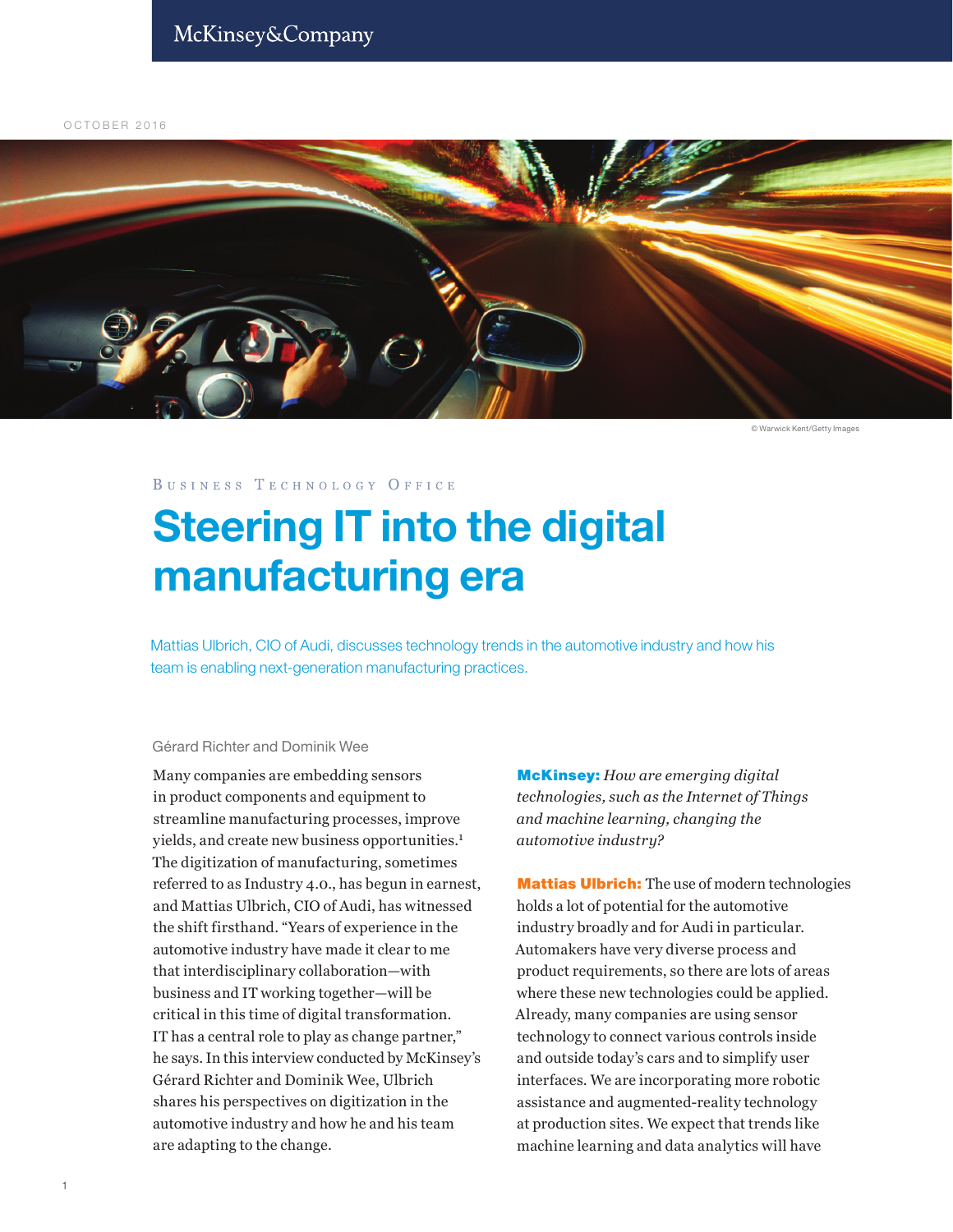#### **Takeaways**

The advent of digital has brought new approaches and technologies to the IT organization, creating new business cases, models, and services. Audi CIO Mattias Ulbrich believes "the job of IT is to proactively support the 'innovative transformation' of the company as a whole. That's what IT stands for now."

The biggest challenge in shifting to an agile structure? "To break with established roles and processes…. What is optimal for an individual or an individual group … may not be optimal for Audi as a whole. To initiate change, we started with senior management…. We consistently reminded teams … of our overarching transformation goals," Ulbrich says.

significant impact for us. For instance, we can use data-driven insights to inform autonomousdriving initiatives or to optimize warehouse logistics. It would be a mistake to shut ourselves off to new trends or to reject them out of hand. The challenge, however, is to transform different technologies so they meet our current and future requirements. We have to create a sustainable business case for these newer technologies. We have to buy or build the appropriate resources and expertise. To that end, we have significantly grown our team over the past few years and continue to do so. I think Audi has always been considered to be at the forefront of technology, and I think this public perception has helped us become a desirable destination for tech talent.

## McKinsey: *How has the IT department's role changed with the advent of digital manufacturing?*

**Mattias Ulbrich:** I think the prevailing wisdom that "IT follows business" no longer fits in all cases. In the past, IT organizations would use the classical waterfall model to execute certain company processes.<sup>2</sup> But the advent of digital means we can use new approaches and technologies to establish new business cases, models, and services more quickly. So we believe the job of IT is to proactively support the "innovative transformation" of the company as a whole. That's what IT stands for now. At Audi, the IT group works closely with business departments like production, sales, and engineering to support transformation initiatives. We are less request driven and

more collaboration driven. Since IT has an end-to-end view of critical company processes, our department can be a central partner in or coordinator of change.

McKinsey: *How has the structure of the IT department changed to enable this approach?*

Mattias Ulbrich: In our experience, innovation does not rise up when there are strong hierarchies. That's why we established cross-functional competence networks. These networks, which we consider to be centers of digital excellence, allow for a fast and creative exchange of knowledge as well as broad technology discussions among IT and businesspeople from different functions across the company. Every employee has the opportunity to engage and contribute whatever expertise they have in whatever groups they are part of. These networks have also broadened our reach into critical technology hubs around the globe, such as San Francisco and Beijing, so we remain plugged into the latest trends. Additionally, we're trying to move our IT employees from the zero-error mentality that is deeply embedded within our industry and that, in some cases, is in direct conflict with innovation goals. We've emphasized agile software development and the use of scrum teams. Under agile, you fail fast—make the mistake as soon as possible and then learn from it. You decide which methodology is best suited to reach project targets.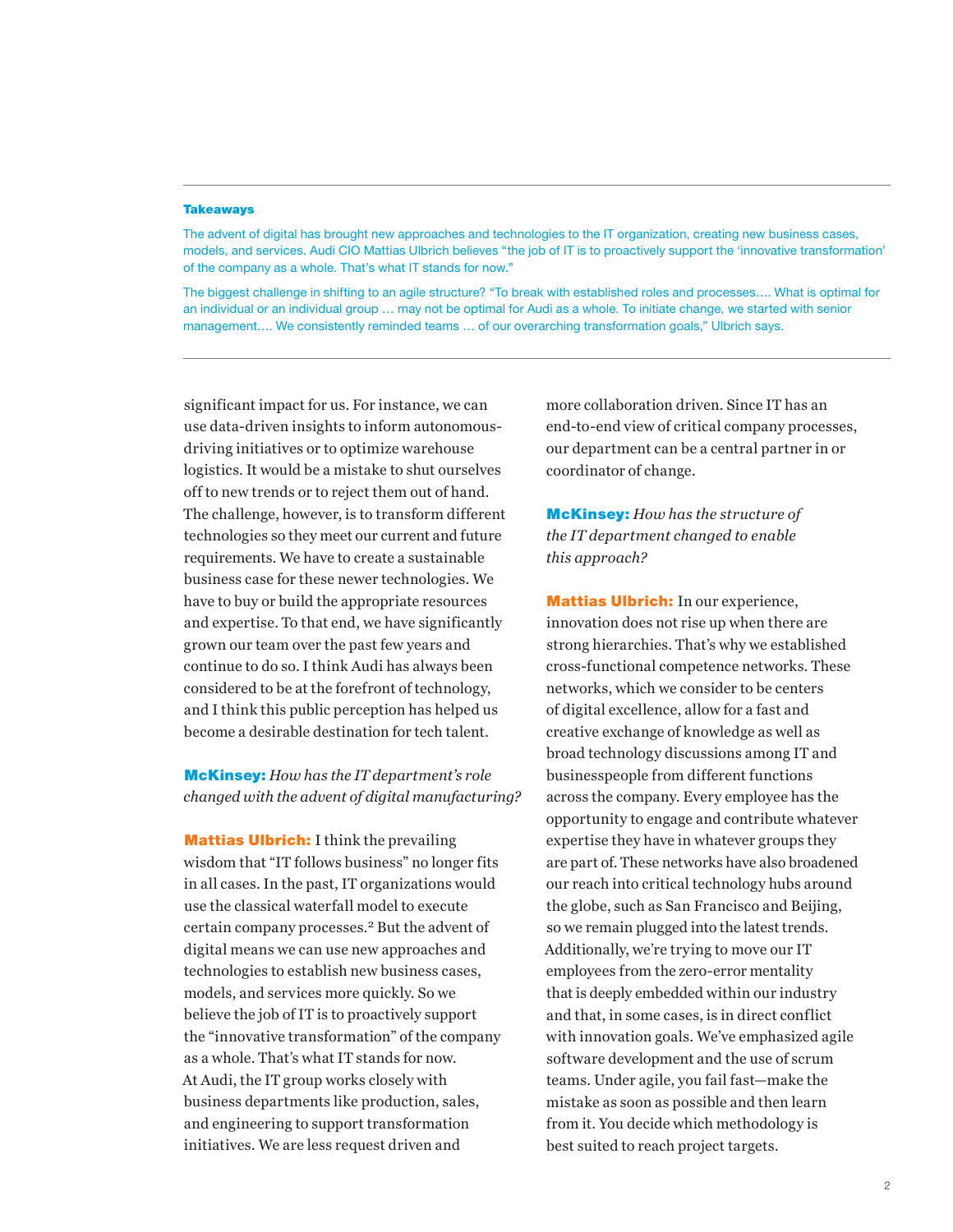## Mattias Ulbrich



Vital statistics

Born in 1966, in Braunschweig, Germany Married, with 2 children

#### Education

Holds a diploma in electrical engineering from Braunschweig University of Technology

Career highlights Audi AG (2012–present) CIO, head of organization and IT

Volkswagen AG (2010–12) Head of IT, customerorder process

Volkswagen Group (2006–10) Head of IT, integration and services

SEAT SA (2003–06) CIO, head of organization and IT

#### Fast facts

Winner of the European CIO of the Year Award and the Digital Transformation Award in 2015

McKinsey: *What challenges did you encounter as you shifted to this agile structure, and how did you address them?*

Mattias Ulbrich: The biggest challenge was getting our employees to break with established roles and processes. Resistance to change is always understandable: what is optimal for an individual or an individual group in the organization may not be optimal for Audi as a whole. People in different parts of the organization and in different locations tended to develop their own ways of doing things. To initiate change, we started with senior management motivating and inspiring them to advocate for change. We consistently reminded teams within IT and the business units of our overarching transformation goals. And through our use of competence networks, we have facilitated a permanent dialogue between business and IT teams. In this way, change can cascade from key transformation agents to the entire organization.

I can give you a few examples. We introduced digital tracking of vehicles as they moved through production phases; this change meant that we needed to train thousands of employees in a new way of working. We also introduced something called in-line quality control, in which we are moving away from the decade-long practices of separating assembly tasks from quality-control tasks. Line operators are now required to address quality problems on the spot rather than send them to another team. These are big changes. We're still modifying the organization structure in IT, of course, but we've already seen some significant improvements in productivity, product and process quality, and logistics.

McKinsey: *What advice would you offer other manufacturers that are seeking to build a similar digital center of excellence?*

Mattias Ulbrich: First, CIOs have to help lead the change process—not just within IT but across the